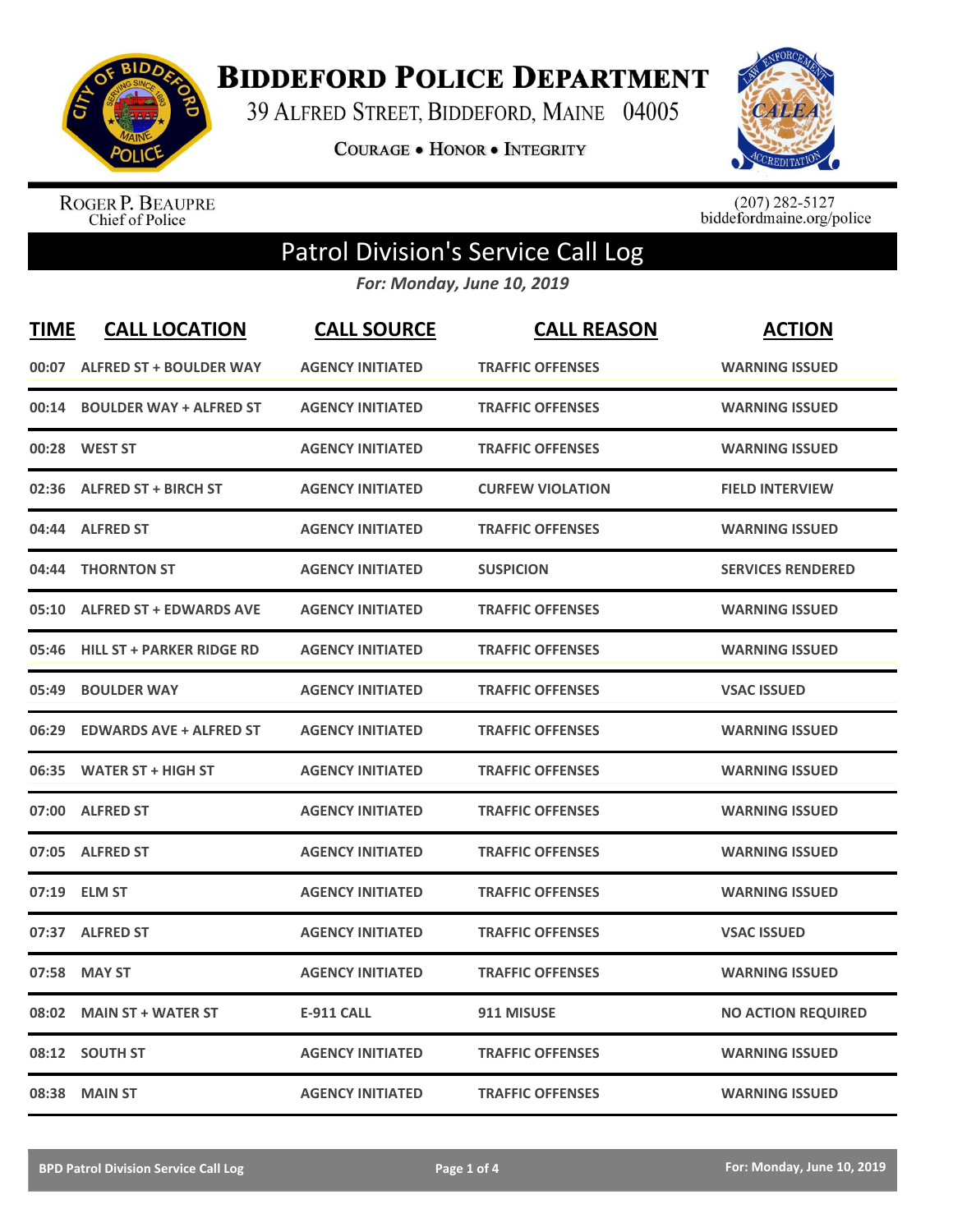| <u>TIME</u> | <b>CALL LOCATION</b>              | <b>CALL SOURCE</b>                                                                                              | <b>CALL REASON</b>                                                | <b>ACTION</b>                |
|-------------|-----------------------------------|-----------------------------------------------------------------------------------------------------------------|-------------------------------------------------------------------|------------------------------|
| 08:46       | <b>MAIN ST</b>                    | <b>AGENCY INITIATED</b>                                                                                         | <b>TRAFFIC OFFENSES</b>                                           | <b>CITATION ISSUED</b>       |
|             |                                   |                                                                                                                 | OFFENDER: JAMES ATWELL WEBSTER  AGE: 48  RESIDENT OF: SANFORD, ME |                              |
|             |                                   | <b>CHARGE: POSSESS SUSPENDED DRIVERS LICENSE: CRIME</b><br>CHARGE: OPERATING WHILE LICENSE SUSPENDED OR REVOKED |                                                                   |                              |
| 08:48       | <b>CENTER ST</b>                  | <b>NON-EMERGENCY CALL</b>                                                                                       | <b>CHECK WELFARE</b>                                              | <b>REPORT TAKEN</b>          |
| 08:49       | <b>SOUTH ST</b>                   | NON-EMERGENCY CALL ASSAULT                                                                                      |                                                                   | <b>ARREST(S) MADE</b>        |
|             | <b>CHARGE: AGGRAVATED ASSAULT</b> |                                                                                                                 | OFFENDER: STEVEN MAX BAILEY  AGE: 51  RESIDENT OF: BIDDEFORD, ME  |                              |
|             |                                   |                                                                                                                 |                                                                   |                              |
|             | 09:13 MAIN ST                     | <b>AGENCY INITIATED</b>                                                                                         | <b>TRAFFIC OFFENSES</b>                                           | <b>VSAC ISSUED</b>           |
|             | 09:22 WEST ST                     | <b>NON-EMERGENCY CALL</b>                                                                                       | <b>CIVIL COMPLAINT</b>                                            | <b>SERVICES RENDERED</b>     |
|             | 09:30 ALFRED ST                   | <b>OTHER</b>                                                                                                    | <b>ARTICLES LOST/FOUND</b>                                        | <b>REPORT TAKEN</b>          |
|             | 09:31 ALFRED ST                   | <b>NON-EMERGENCY CALL</b>                                                                                       | <b>ARTICLES LOST/FOUND</b>                                        | <b>REPORT TAKEN</b>          |
|             | 09:43 ELM ST                      | <b>NON-EMERGENCY CALL</b>                                                                                       | <b>THEFT</b>                                                      | <b>SERVICES RENDERED</b>     |
|             | 10:25 PENNY AVE                   | <b>E-911 CALL</b>                                                                                               | 911 MISUSE                                                        | <b>NEGATIVE CONTACT</b>      |
|             | 10:32 CLIFFORD ST + JUDGE ST      | <b>AGENCY INITIATED</b>                                                                                         | <b>DEBRIS IN ROADWAY</b>                                          | <b>REFERRED OTHER AGENCY</b> |
|             | 10:51 HILLS BEACH RD              | <b>AGENCY INITIATED</b>                                                                                         | <b>SHELLFISH VIOLATION</b>                                        | <b>NO VIOLATION</b>          |
| 10:57       | <b>MARINER WAY</b>                | <b>E-911 CALL</b>                                                                                               | 911 MISUSE                                                        | <b>FALSE ALARM</b>           |
|             | 11:12 WINDSOR LN                  | <b>NON-EMERGENCY CALL</b>                                                                                       | <b>PARKING COMPLAINT</b>                                          | <b>SERVICES RENDERED</b>     |
|             | 11:52 GOLDEN AVE                  | <b>NON-EMERGENCY CALL</b>                                                                                       | <b>DPW</b>                                                        | <b>SERVICES RENDERED</b>     |
|             | 11:54 LANDRY ST                   | <b>NON-EMERGENCY CALL</b>                                                                                       | <b>SUSPICION</b>                                                  | <b>SERVICES RENDERED</b>     |
|             | 12:22 MAY ST                      | AGENCY INITIATED                                                                                                | <b>TRAFFIC OFFENSES</b>                                           | <b>WARNING ISSUED</b>        |
|             | 12:24 ALFRED ST                   | E-911 CALL                                                                                                      | 911 MISUSE                                                        | <b>WARNING ISSUED</b>        |
|             | 12:32 ALFRED ST                   | AGENCY INITIATED TRAFFIC OFFENSES                                                                               |                                                                   | <b>CITATION ISSUED</b>       |
|             |                                   |                                                                                                                 | OFFENDER: RODNEY M GRAFFAM  AGE: 57  RESIDENT OF: DAYTON, ME      |                              |
|             |                                   | CHARGE: OPERATING WITH SUSPENDED REGISTRATION                                                                   |                                                                   |                              |
|             | 13:10 SOUTH ST                    | E-911 CALL                                                                                                      | <b>FIREWORKS COMPLAINT</b>                                        | <b>SERVICES RENDERED</b>     |
|             | 13:13 ALFRED ST                   | <b>AGENCY INITIATED</b>                                                                                         | <b>TRAFFIC OFFENSES</b>                                           | <b>VSAC ISSUED</b>           |
|             | 13:26    FOSS ST                  | <b>NON-EMERGENCY CALL</b>                                                                                       | <b>PARKING COMPLAINT</b>                                          | <b>PARKING TICKET ISSUED</b> |
|             | 13:31 WASHINGTON ST               | <b>NON-EMERGENCY CALL</b>                                                                                       | <b>ALL OTHER</b>                                                  | <b>SERVICES RENDERED</b>     |
|             |                                   |                                                                                                                 |                                                                   |                              |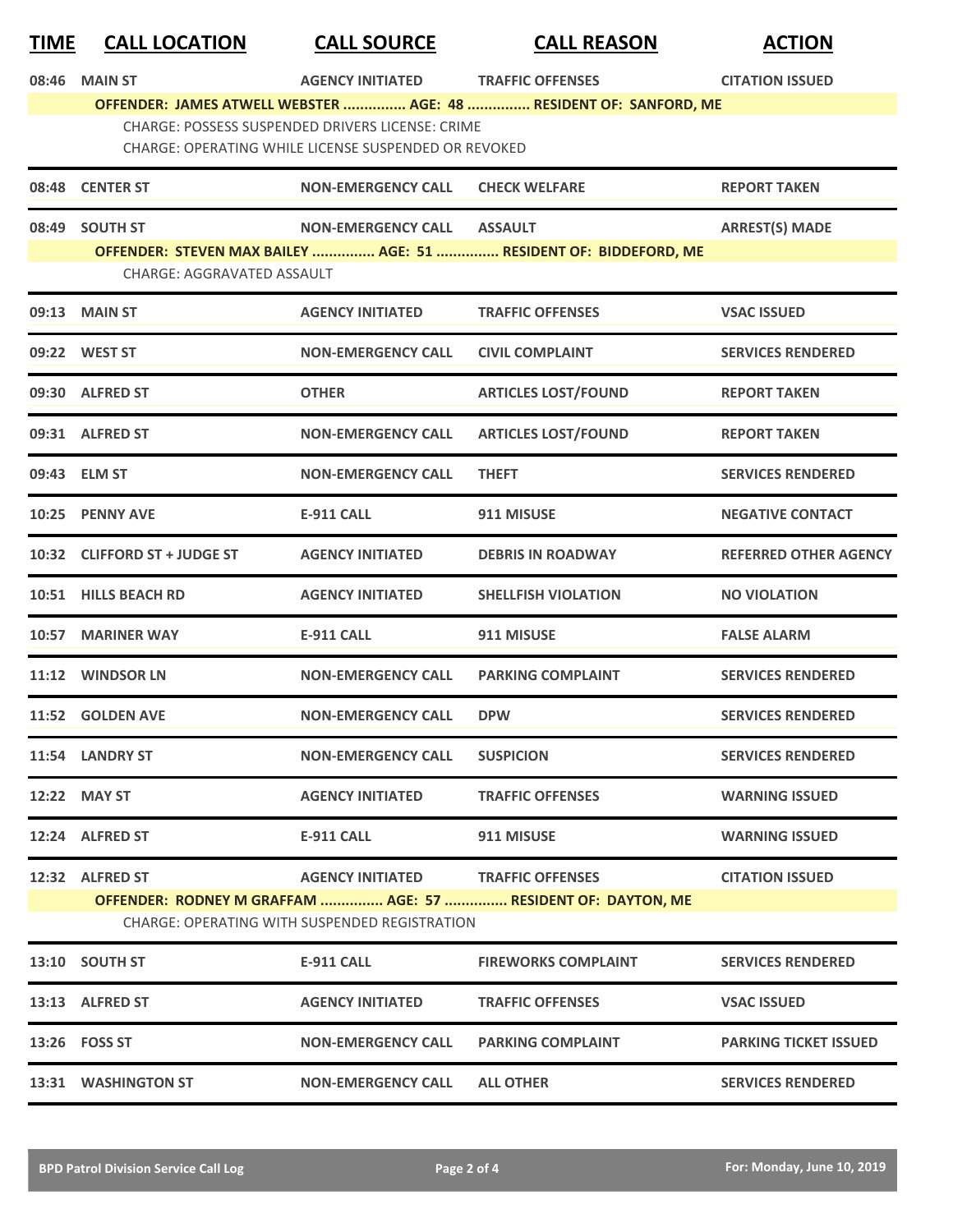| <b>TIME</b> | <b>CALL LOCATION</b>           | <b>CALL SOURCE</b>                  | <b>CALL REASON</b>                               | <b>ACTION</b>               |
|-------------|--------------------------------|-------------------------------------|--------------------------------------------------|-----------------------------|
|             | 13:32 ALFRED ST                | <b>NON-EMERGENCY CALL</b>           | <b>COURT ORDERED CHECK IN</b>                    | <b>SERVICES RENDERED</b>    |
|             | 13:42 ALFRED ST                | <b>AGENCY INITIATED</b>             | <b>TRAFFIC OFFENSES</b>                          | <b>VSAC ISSUED</b>          |
|             | 13:42 LESTER B ORCUTT BLVD     | <b>NON-EMERGENCY CALL</b>           | <b>DPW</b>                                       | <b>SERVICES RENDERED</b>    |
|             | 13:45 SUNSET CIR               | <b>NON-EMERGENCY CALL</b>           | <b>CHECK WELFARE</b>                             | <b>SERVICES RENDERED</b>    |
|             | 13:55 ELM ST                   | <b>NON-EMERGENCY CALL</b>           | <b>CIVIL COMPLAINT</b>                           | <b>SERVICES RENDERED</b>    |
|             | 15:09 ALFRED ST + MAINE TPKE   | <b>NON-EMERGENCY CALL</b>           | <b>CHECK WELFARE</b>                             | <b>NEGATIVE CONTACT</b>     |
|             | 15:11 GRAHAM ST                | <b>E-911 CALL</b>                   | 911 MISUSE                                       | <b>WARNING ISSUED</b>       |
|             | 15:15 ALFRED ST                | <b>WALK-IN AT STATION</b>           | <b>BURGLARY OF A MOTOR VEHICLE</b>               | <b>NO VIOLATION</b>         |
|             | 15:27 BOULDER WAY              | <b>AGENCY INITIATED</b>             | <b>PAPERWORK</b>                                 | <b>PAPERWORK NOT SERVED</b> |
|             | 15:33 ELM ST                   | <b>NON-EMERGENCY CALL</b>           | <b>SCAM</b>                                      | <b>REPORT TAKEN</b>         |
|             | 15:52 ALFRED ST                | <b>OTHER</b>                        | <b>LIQUOR LAW VIOLATION</b>                      | <b>REPORT TAKEN</b>         |
|             | 15:53 STATE ST                 | <b>WALK-IN AT STATION</b>           | <b>SUSPICION</b>                                 | <b>NO VIOLATION</b>         |
|             | 16:06 HILL ST                  | <b>NON-EMERGENCY CALL</b>           | <b>BURGLARY</b>                                  | <b>REPORT TAKEN</b>         |
| 16:17       | <b>GRAHAM ST</b>               | <b>WALK-IN AT STATION</b>           | <b>PAPERWORK</b>                                 | <b>SERVICES RENDERED</b>    |
| 16:18       | <b>PROSPECT ST</b>             | <b>AGENCY INITIATED</b>             | <b>PRO-ACTIVE DV RESPONSE TEAM</b>               | <b>SERVICES RENDERED</b>    |
|             | 16:24 SOUTH ST                 | <b>NON-EMERGENCY CALL</b>           | ATTEMPTED/THREATENED SUICIDE TRANSPORT TO CRISIS |                             |
|             | 16:27 UNION ST                 | NON-EMERGENCY CALL ANIMAL COMPLAINT |                                                  | <b>NO ACTION REQUIRED</b>   |
|             | <b>16:40 VINE ST</b>           | <b>NON-EMERGENCY CALL</b>           | <b>MENTAL ILLNESS CASES</b>                      | <b>TRANSPORT TO CRISIS</b>  |
|             | 16:45 SOUTH ST                 | <b>E-911 CALL</b>                   | <b>CHECK WELFARE</b>                             | <b>NO ACTION REQUIRED</b>   |
|             | 17:24 GRANITE ST               | <b>NON-EMERGENCY CALL</b>           | <b>ANIMAL COMPLAINT</b>                          | <b>SERVICES RENDERED</b>    |
|             | 17:37 ELM ST                   | <b>AGENCY INITIATED</b>             | <b>TRAFFIC OFFENSES</b>                          | <b>WARNING ISSUED</b>       |
|             | 17:49 POOL ST                  | <b>AGENCY INITIATED</b>             | <b>TRAFFIC OFFENSES</b>                          | <b>VSAC ISSUED</b>          |
|             | 17:51 ELM ST                   | <b>AGENCY INITIATED</b>             | <b>TRAFFIC OFFENSES</b>                          | <b>VSAC ISSUED</b>          |
|             | 17:54 SPRUCE ST                | <b>NON-EMERGENCY CALL</b>           | <b>SUSPICION</b>                                 | <b>UNABLE TO LOCATE</b>     |
|             | 18:11 HILL ST + KING ST        | <b>NON-EMERGENCY CALL</b>           | <b>ARTICLES LOST/FOUND</b>                       | <b>SERVICES RENDERED</b>    |
|             | 18:24 JEFFERSON ST + ALFRED ST | <b>AGENCY INITIATED</b>             | <b>TRAFFIC OFFENSES</b>                          | <b>VSAC ISSUED</b>          |